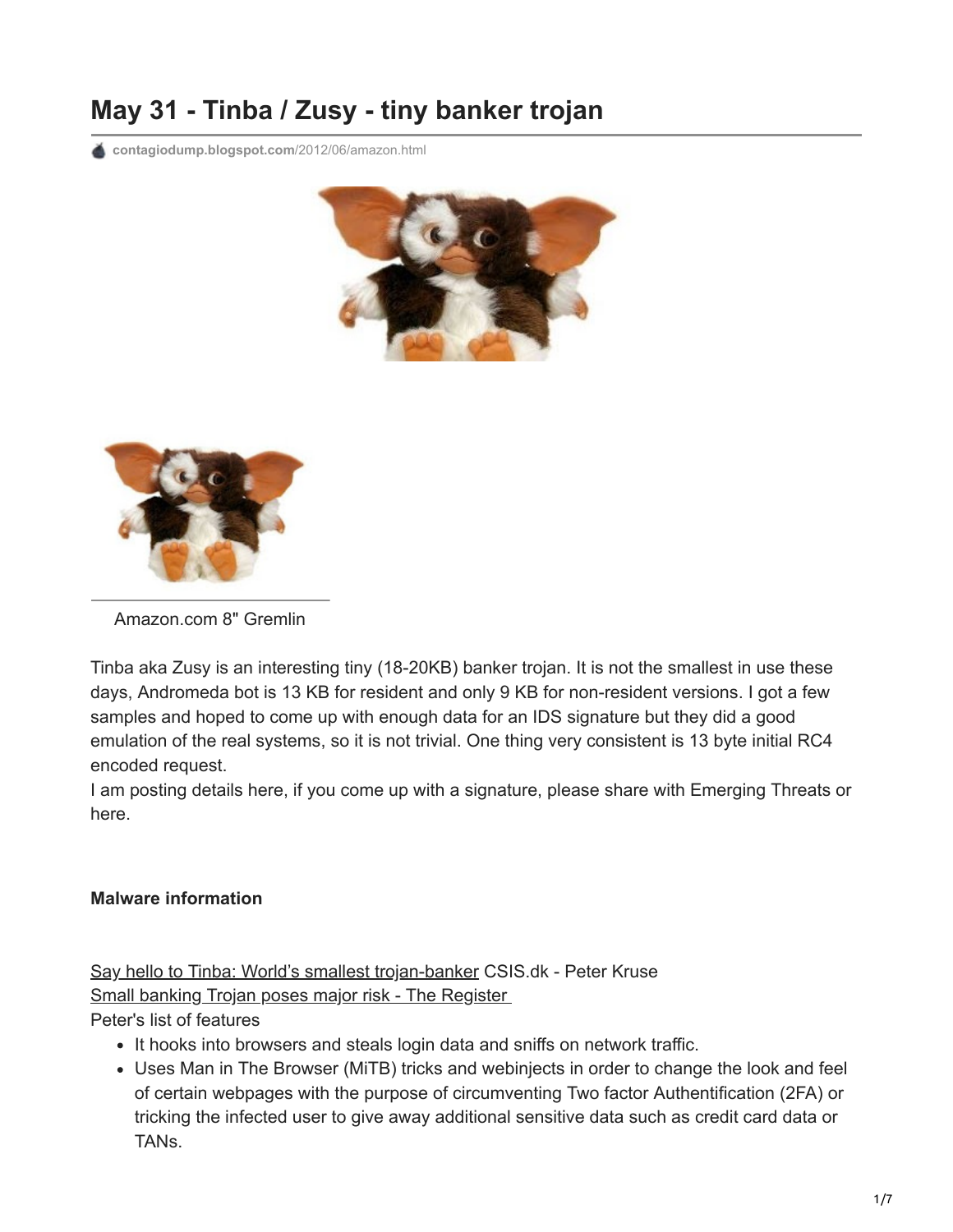- No packing or advanced encryption (yet)
- It allocates new memory space where this specific injection function is stored and injects itself into the newly created process **"winver.exe"** (Version Reporter Applet) dropped into the windows system folder.
- Tinba also injects itself into both **"explorer.exe"** and **"svchost.exe"** processes.
- Tinba uses primarily four different libraries during runtime: **ntdll.dll, advapi32.dll, ws2\_32.dll and user32.dll.**
- The main components are copied into the **[%userprofile%]/Application Data/Default/bin.exe**and the encrypted configuration file "cfg.dat" accompanied by the webinject file named "web.dat".
- Tinba uses four hardcoded domains for its C&C communication.



#### **Download**

[Download the binaries listed above \(email if you need the password\)](http://www.mediafire.com/?bcfpziu8z9xk257)

- thanks to Charles G for sharing



**File Information**

**dakotavolandos.com dak1otavola1ndos.com dako22tavol2andos.com d3akotav33olandos.com d4ak4otavolandos.com** 

wiecatinsu8.exe **Sha-256:** 078a122a9401dd47a61369ac769d9e707d9e86bdf7ad91708510b9a4584e8d49 **MD5:** c141be7ef8a49c2e8bda5e4a856386ac Size: 19968

## **Sha-256:**

ce9483f6284903d8d76d60f1a96b3ade33c77ded0cac1d1c2dc8979879d6f91e.dak1otavola1ndos.com **MD5:** 6244604b4fe75b652c05a217ac90eeac Size: 19968

**Sha-256:** 8cc5050f513ed22780d4e85857a77a1fb2a3083d792cd550089b64e1d2ef58e9 **MD5:** 08ab7f68c6b3a4a2a745cc244d41d213 Size: 19968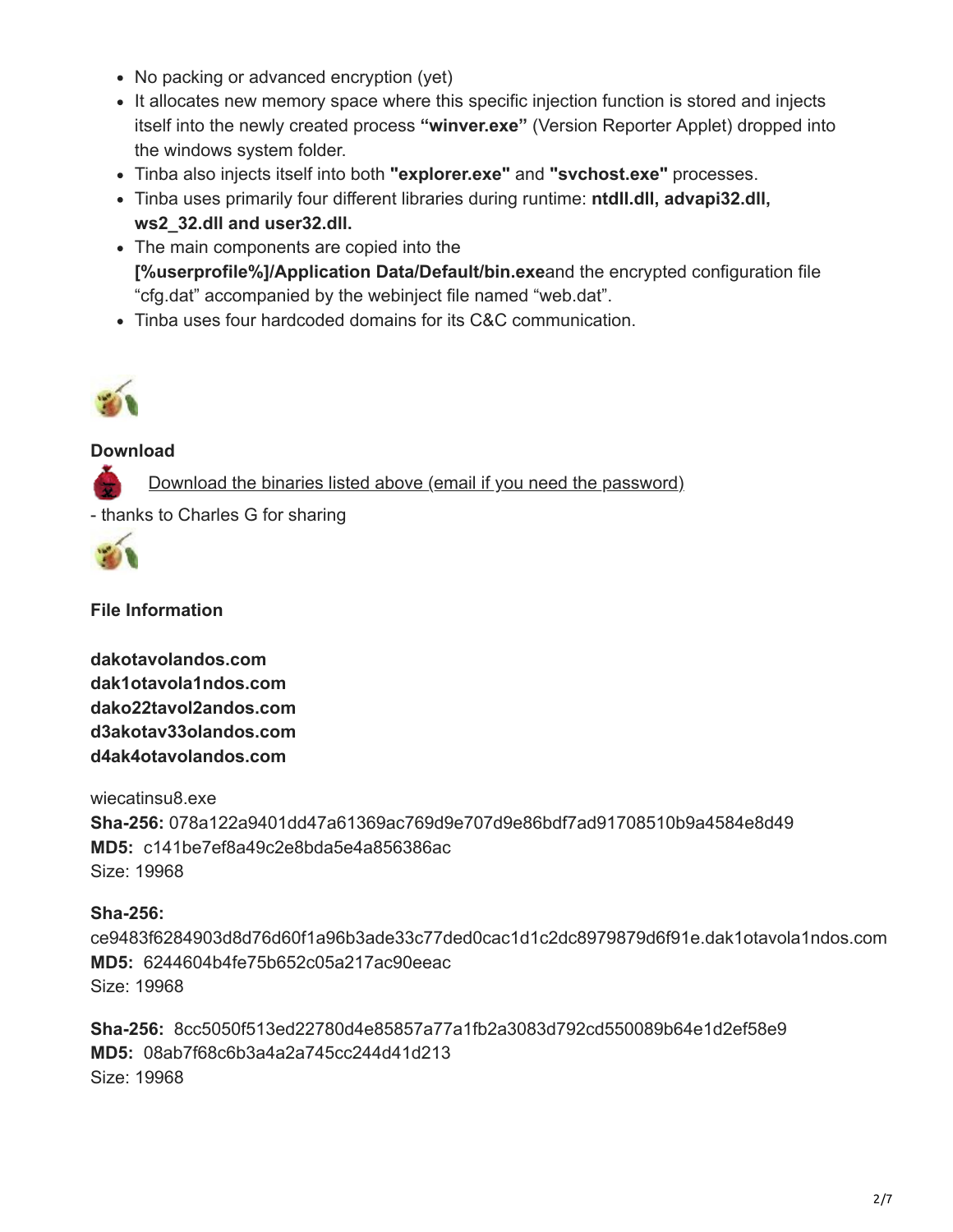**Sha-256:** 94e3fbcfb8d6f3fae34b1bc196c78082d35dc5a0084510c2c0b3ef38bc7b9cc2 **MD5:** debfdbd33d6e4695877d0a789212c013 Size: 19968

**Sha-256:** 0505f7e556f5fa5624e763fb72a769eb73c497ef8f855d706a0203848fd41c24 **MD5:** 8e8cd6dc7759f4b74ec0bfa84db5b1a5 Size: 20480

**Sha-256:** 4144bc0bf25e55fbc65c1c03831ab1a82bc9cb267f8dd6264f5d0c55585ffd55 **MD5:** d1c13acddb7c13d0cf5a5c49e53a2906 Size: 19968

**Sha-256:** 09478bf4833505d3d7b66d4f30ccce6b9fde3ea51b9ccf6fdeadc008efba43d8 **MD5:** b6991e7497a31fada9877907c63a5888 Size: 18432

=======================================

**monsboys.biz uwyhbgwiechgi.com ieubietubviurb.com** 

**Sha-256:** e7db4b0d0ef2804d9161670908697a93032a4c1809066d54ec6f9bcc8befa341.exe **MD5:** 0e252ec52d7f4604d6b8894e479de233 Size: 20480

**Sha-256:** c33b7e2da7e7746950615f04bca55603f6c9082dd2352efe12173f408494c660 **MD5:** b062be1e561c20b6fb829ad9a3303431 Size: 19456

====================================

**Sha-256:** ed09eee5ff1de74f7af7d9666a321726e745ef12c5766753b75c20c00ed6dd9b **MD5:** b4b9486d3eea4dc3b643b6bd89a4a67d Size: 19456 basdinopowadoar.com azonpowzanadinoar.com sbasdinopowadoar.com



**Traffic**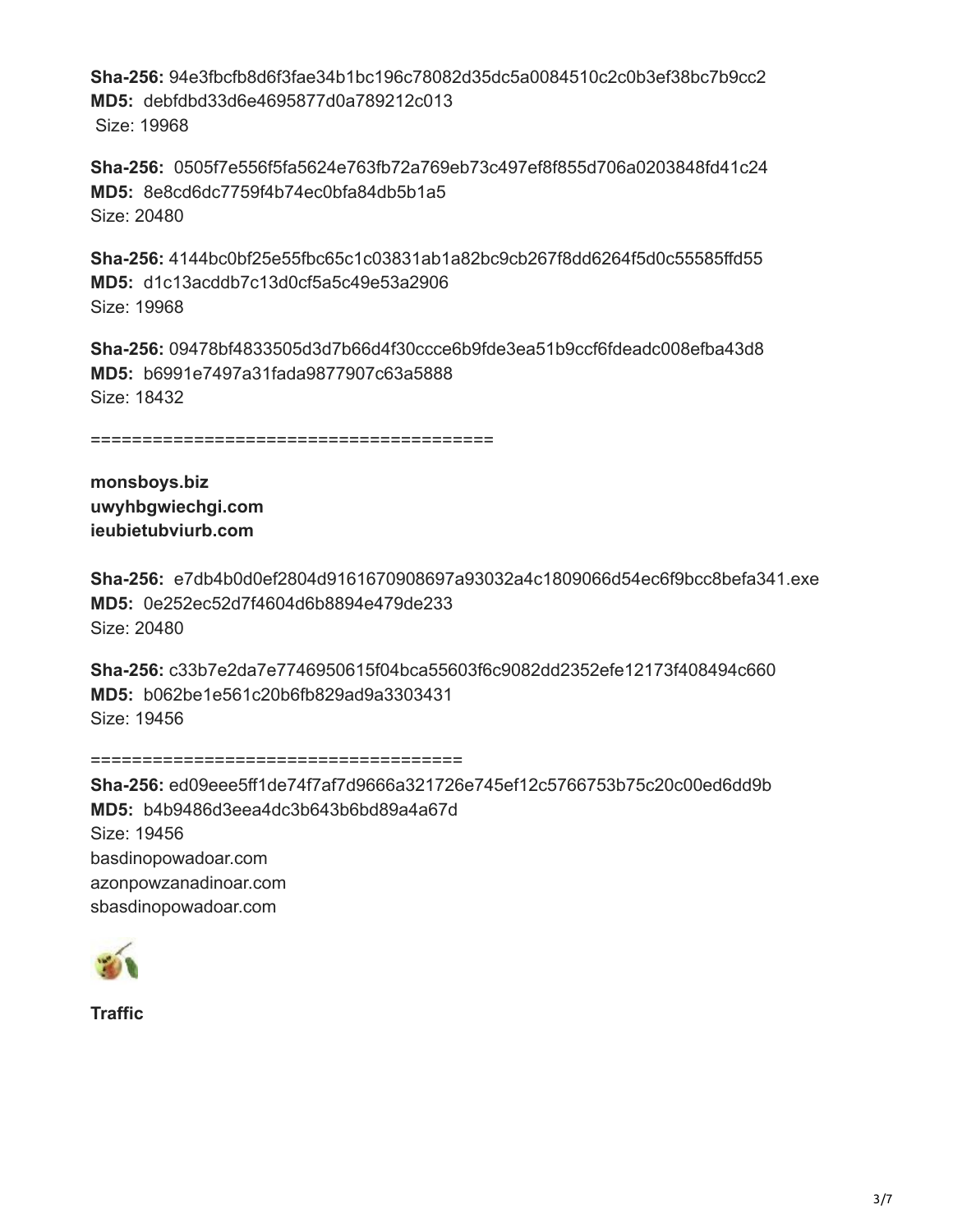POST /h/index.php HTTP/1.1 Host: dakotavolandos.com User-Agent: Mozilla/5.0 (Windows NT 5.1; rv:12.0) Gecko/20100101 Firefox/12.0 Accept: text/html,application/xhtml+xml,application/xml;q=0.9,\*/\*;q=0.8 Accept-Language: en-us,en;q=0.5 Accept-Encoding: identity Connection: close Content-Type: application/octet-stream Content-Length: 13

**y0J.......ii.**HTTP/1.1 200 OK Server: nginx/0.7.67 Date: Wed, 16 May 2012 18:20:16 GMT Content-Type: text/html Connection: close X-Powered-By: PHP/5.3.3-7+squeeze3 Content-Length: 81363 Vary: Accept-Encoding

=======================================

POST /h/index.php HTTP/1.1 Accept: text/html, application/xhtml+xml, \*/\* Accept-Language: en-US User-Agent: Mozilla/5.0 (compatible; MSIE 9.0; Windows NT 6.1; Trident/5.0) Content-Type: application/x-www-form-urlencoded Accept-Encoding: gzip, deflate Host: sbasdinopowadoar.com Content-Length: 13 Connection: Close Cache-Control: no-cache

**4.`.......ii.**HTTP/1.1 200 OK Date: Mon, 04 Jun 2012 11:31:06 GMT Server: Apache/2.2.16 (Debian) X-Powered-By: PHP/5.3.13-1~dotdeb.0 Vary: Accept-Encoding Content-Encoding: gzip Content-Length: 30 Connection: close Content-Type: text/html .............`..ff.....p......

==================================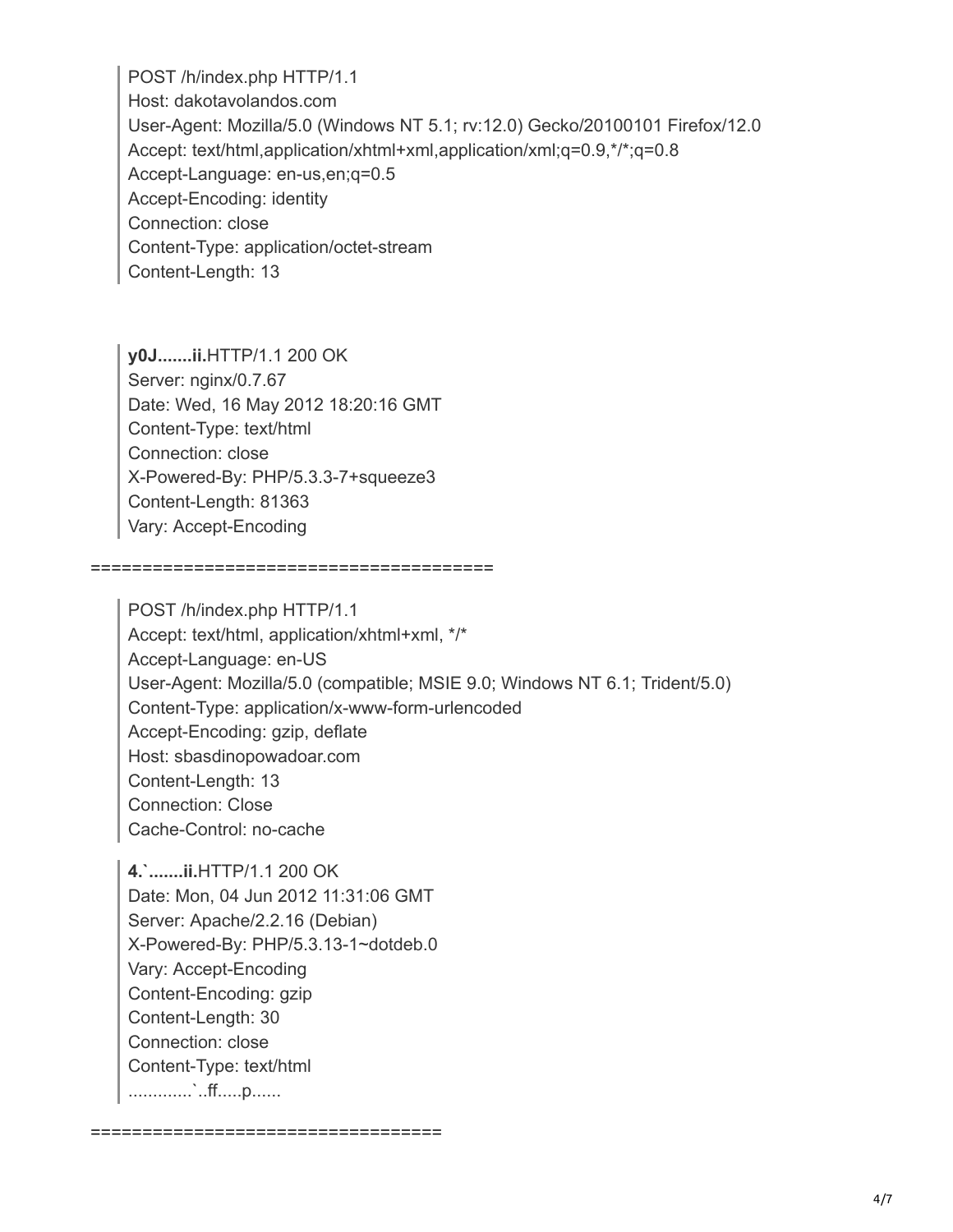## **POST /nnt/index.php HTTP/1.1**

Host: monsboys.biz User-Agent: Mozilla/5.0 (Windows NT 5.1; rv:12.0) Gecko/20100101 Firefox/12.0 Accept: text/html,application/xhtml+xml,application/xml;q=0.9,\*/\*;q=0.8 Accept-Language: en-us,en;q=0.5 Accept-Encoding: identity Connection: close Content-Type: application/octet-stream Content-Length: 13

**4.`......j..9**HTTP/1.1 403 Forbidden Date: Mon, 04 Jun 2012 11:44:28 GMT Server: Apache Vary: Accept-Encoding Content-Length: 396 Connection: close Content-Type: text/html; charset=iso-8859-1

===============================================

POST /dataSafer3er/ HTTP/1.1 Accept: text/html, application/xhtml+xml, \*/\* Accept-Language: en-US User-Agent: Mozilla/5.0 (compatible; MSIE 9.0; Windows NT 6.1; Trident/5.0) Content-Type: application/x-www-form-urlencoded Accept-Encoding: gzip, deflate Host: sbasdinopowadoar.com Content-Length: 13 Connection: Close Cache-Control: no-cache

4.`.......ii.HTTP/1.1 200 OK Date: Wed, 06 Jun 2012 05:07:15 GMT Server: Apache/2.2.16 (Debian) X-Powered-By: PHP/5.3.13-1~dotdeb.0 Vary: Accept-Encoding Content-Encoding: gzip Content-Length: 30 Connection: close Content-Type: text/html

#### **Domain info**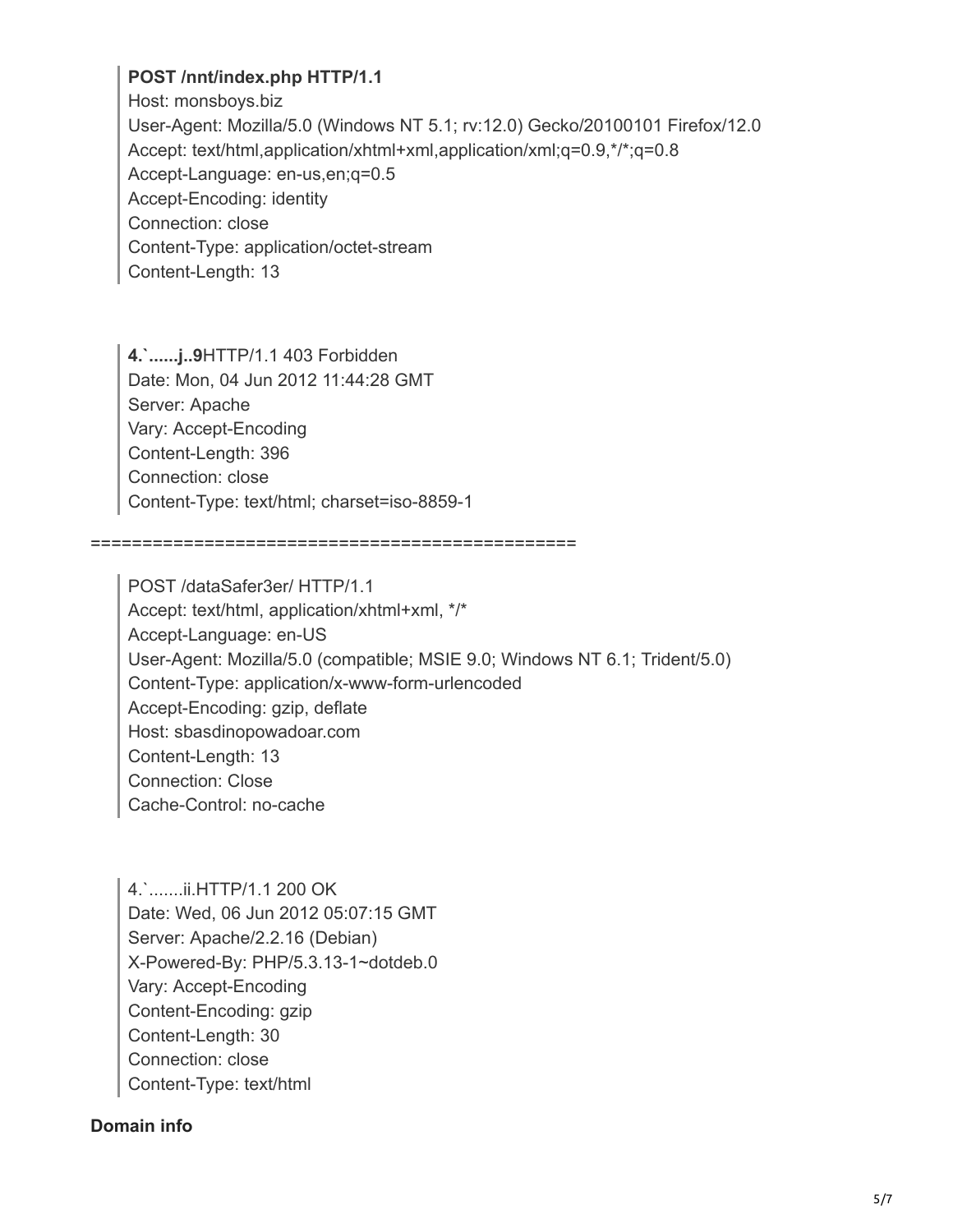## **basdinopowadoar.com azonpowzanadinoar.com sbasdinopowadoar.com (sinkholed)**

Andrash Bakkers admin@azonpowzanadinoar.com (or domain above) +022.8260566 +022.8260566 Ahdv inc Aleje Ujazdowskie 20-44 Warszawa,Warszawa,AF 00540

Domain Name:basdinopowadoar.com Record last updated at 2012-05-26 12:54:16 Record created on 5/26/2012 Record expired on 05/26/2013

Domain servers in listed order: ns1.dns-diy.net ns2.dns-diy.net

Other domains that belong to "Andrash Bakkers" alfa-secure.com wizestreem.net /je/2fwygag.bin Zeus C2 denitraspetr.com Zeus C2 donotstoptillu.com /WCES7tT/forum.php 31.186.103.29 Known Spyeye C2 (Zusy?) escapefgtyuoi.com /WCES7tT/forum.php 31.186.103.29 Known Spyeye C2 (Zusy?) spacepushhere.com /WCES7tT/forum.php 195.210.47.230 Known Spyeye C2 (Zusy?) tropikana-tour.com k-login.com jackeydu.com

monsboys.biz